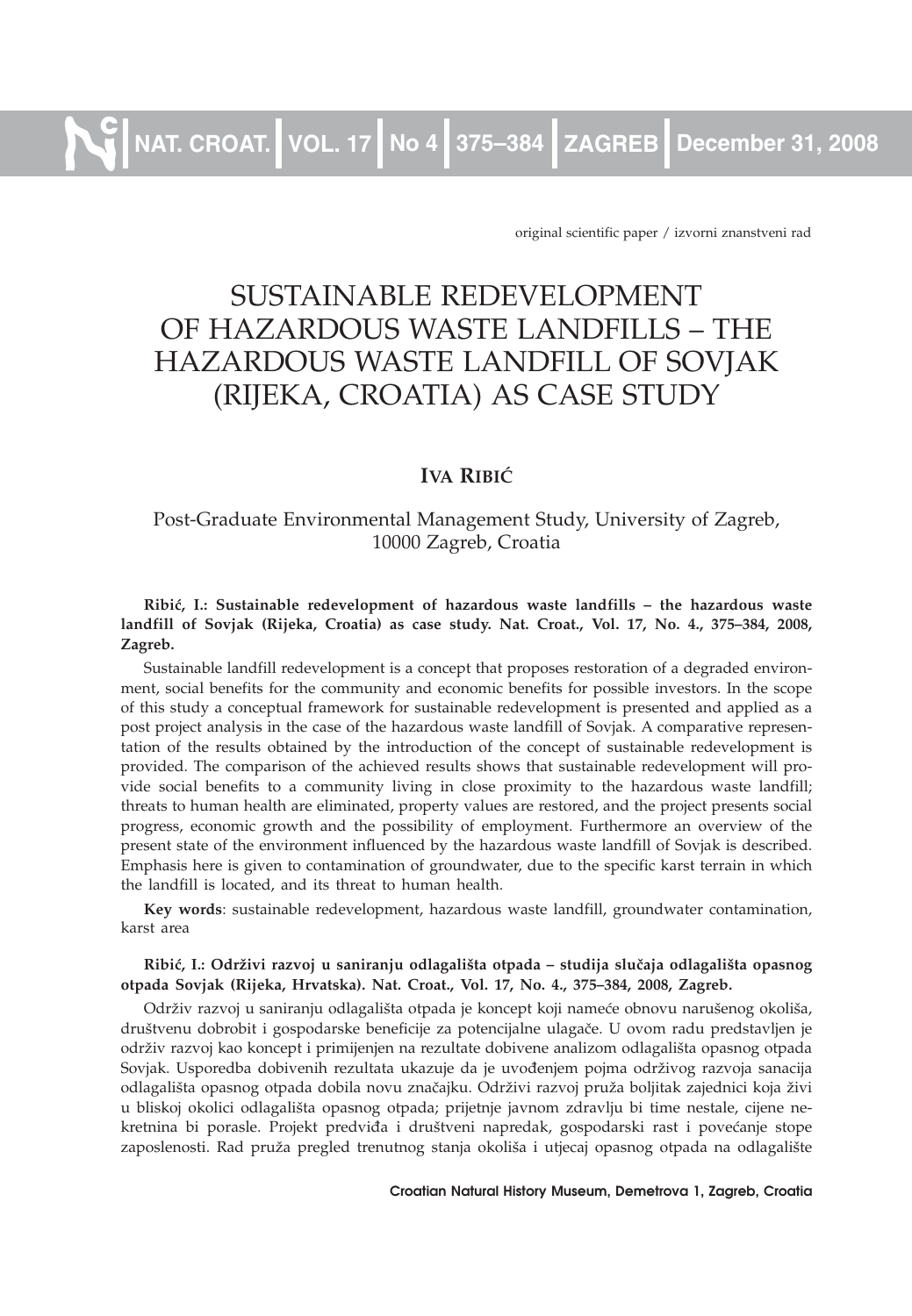Sovjak. Naglasak je stavljen na zagađivanje podzemnih voda upravo zbog specifičnosti krškog terena na kojem se nalazi te kao takav predstavlja prijetnju ljudskom zdravlju.

Ključne riječi: održiv razvoj u saniranju odlagališta otpada, odlagalište opasnog otpada, podzemne vode, krš

#### INTRODUCTION

Sustainable remediation relates to undertaking projects that deliver social progress, protect the environment, use natural resources prudently and maintain economic growth and employment (SULFANET, 2007). One of the most sustainable concepts is recognizing which materials are 'suitable for use' and that, in any case, should not be considered waste. Whether a project is sustainable can only be judged in the context of a project. Beyond that, it is the balance between social benefits, environmental impacts and the cost of the project that defines whether something is sustainable. Redevelopment can also provide resources for long term monitoring and maintenance, environmental remediation, and restoration of the ecological balance, provide financial rewards for the developer and benefits for the community. Former and abandoned landfills sites may also provide areas for necessary or desirable services in densely developed urban areas.

The method in this particular case study is applied to the closed hazardous waste landfill of Sovjak near Rijeka, Croatia. The complexity in this case lies in the particular geographic area in which the landfill is located. The landfill is situated in a karst pit and is at present contaminating the groundwater. The hazardous waste landfill of Sovjak was used from 1955 to 1990 when it was closed. The landfill was used for disposing of various hazardous materials predominantly from the local refinery; acid tar, produced as a by-product from the production of lubricants, motor oils, and similar products, where sulphuric acid was used in the process of acid kerosene refinement. After 1966, the refinery commenced the process of the industrial modernization of its production facilities and the landfill was used to store other industrial wastes. This included acetylene sludge from shipyards, coke coal tar, waste oils and bunkers from repairing shipyards, tank bottoms from refinery and power plants, various spent solvents, cutting oils, waste lube oils, oily wastewaters from various sources and damaged and dangerous goods from the Customs Services. No tracking system for waste depositing was ever implemented and no pre-treatment was ever performed on the industrial wastes stored in the landfill of Sovjak. According to the tender documentation we can presume that there are at least  $250.000$  m<sup>3</sup> of hazardous waste at the site.

All studies regarding the hazardous waste landfill of Sovjak were conducted on the basis of solely site remediation. Remediation techniques were chosen on basis of environmental preservation and cost effectiveness. Little or no consideration was given to the social aspect of the remediation of the contaminated site. All conducted studies based their social benefits on the environmental restoration of the site, removal of the active source of harm to human health, and increase of property value for the county in which the site is located. The concept of sustainable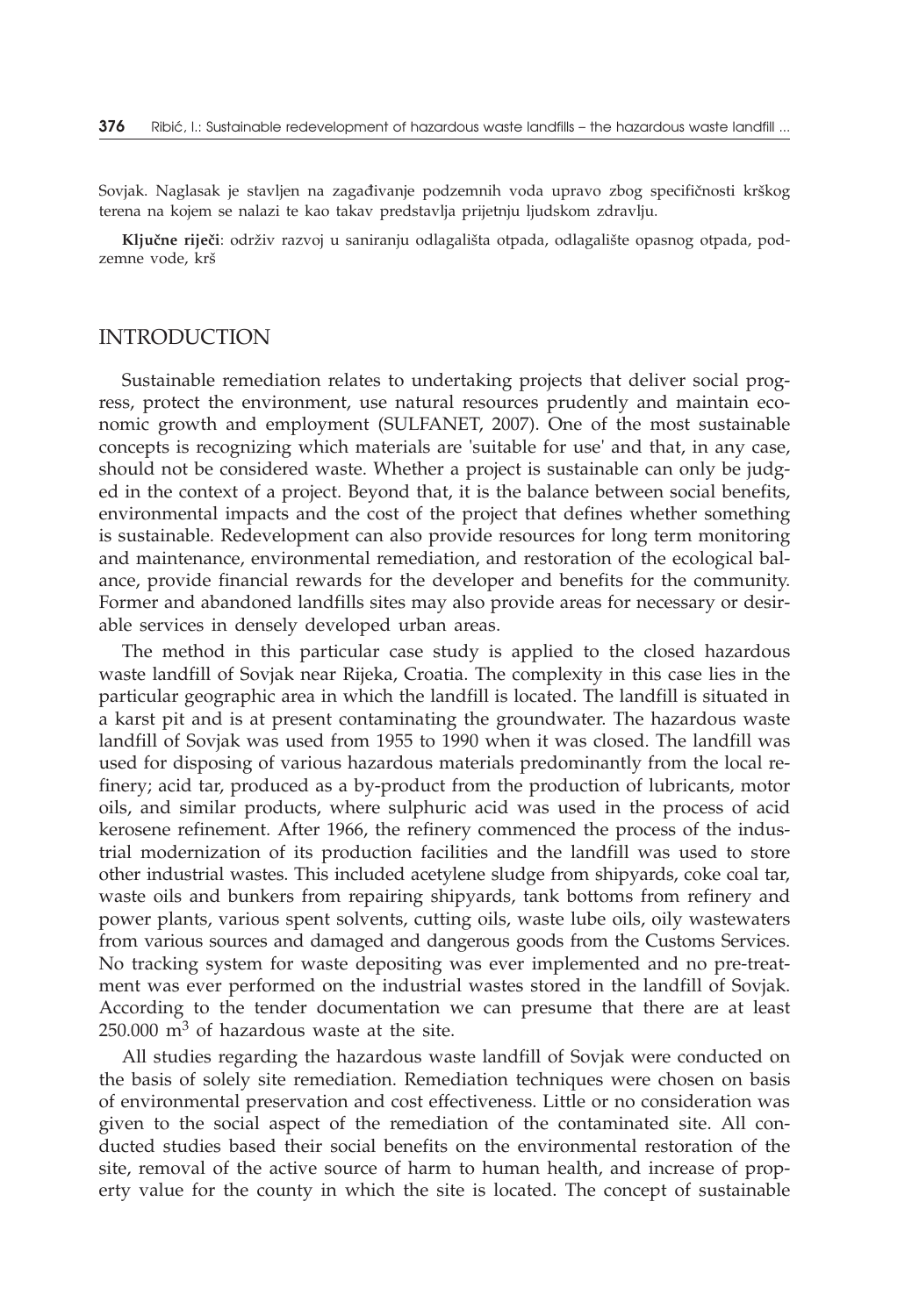remediation in this case would have to cover, in addition to the hazardous waste landfill of Sovjak, the adjacent landfill of Viševac. Taking in consideration both landfills, the total available surface, of approximately  $90000 \text{ m}^2$ , would be large enough to proceed with a sustainable remediation landfill project.

## CASE STUDY

#### **Site Description of the Hazardous Waste Landfill of Sovjak**

The hazardous waste landfill of Sovjak was used from 1955 to 1990 when it was closed. According to a topographic map from 1966 the surface elevation in the landfill was 303.5 m. No measurements were taken prior to this and the depth of the original pit is not known. According to statements from the local population it was at least 30 m deep with two deeper pockets at the bottom of the pit that would have increased the total volume of the landfill. From calculations based on these estimations the pit has a minimum volume of 92.000  $m<sup>3</sup>$  and a maximum volume of 150.000  $\text{m}^3$  (not taking into account the unknown volume of pockets at the bottom of the pit) (ECOINA, 1999).

The maximum rainfall is expected in the autumn, of about 200 mm/ $m<sup>2</sup>$ , and the minimum in the summer season, of approximately  $65 \text{ mm/m}^2$ . These data are relevant to the calculation of the seepage of contaminated water into the ground at the site location.

Because of the specific area where there are multiple winds blowing from different directions, wind monitoring has to be referenced to micro locations at the site. After monitoring the effect of temperature on site it was concluded that it does not influence the degradation of the organic substances present. That is influenced solely from precipitation (ECOINA, 1999).

The hydrological aspects of the location are characterized by the lack of surface waters. This is a direct consequence of the porous type rock, a geological characteristic of the area, which allows the water to pass through except in the discharge area near the coast. In the ground the conditions of flow are complex and diverse. The horizontal speed of water is great, according to measurements taken, from 1 to 10 cm/s in kilometric distances. With heavy rain fall the flow of water intensifies. Water quality measurements were taken in periods of low, medium and high waters and results indicate a constant negative effect on the groundwater flow in the area.

According to existing data the level of underground water flow on the site is 10–20 m above sea level, that is, at the depth of 270–280 m. Tests were preformed by releasing dye at Klanjska Rječina, located about 10km north of the landfill, and this proved the connection with groundwater flow across the sites to the coastal area in the city of Rijeka.

The flow of groundwater at the location is confined to an area of about 6000 ha. Taking into account the same amount of rain water, the flow produces about 5 million  $m<sup>3</sup>$  at the sources near the coast. If an assumption is made that the site filters approximately 50.000 m<sup>3</sup>/year we get a factor of dilution of  $1/1000$ . This is a sim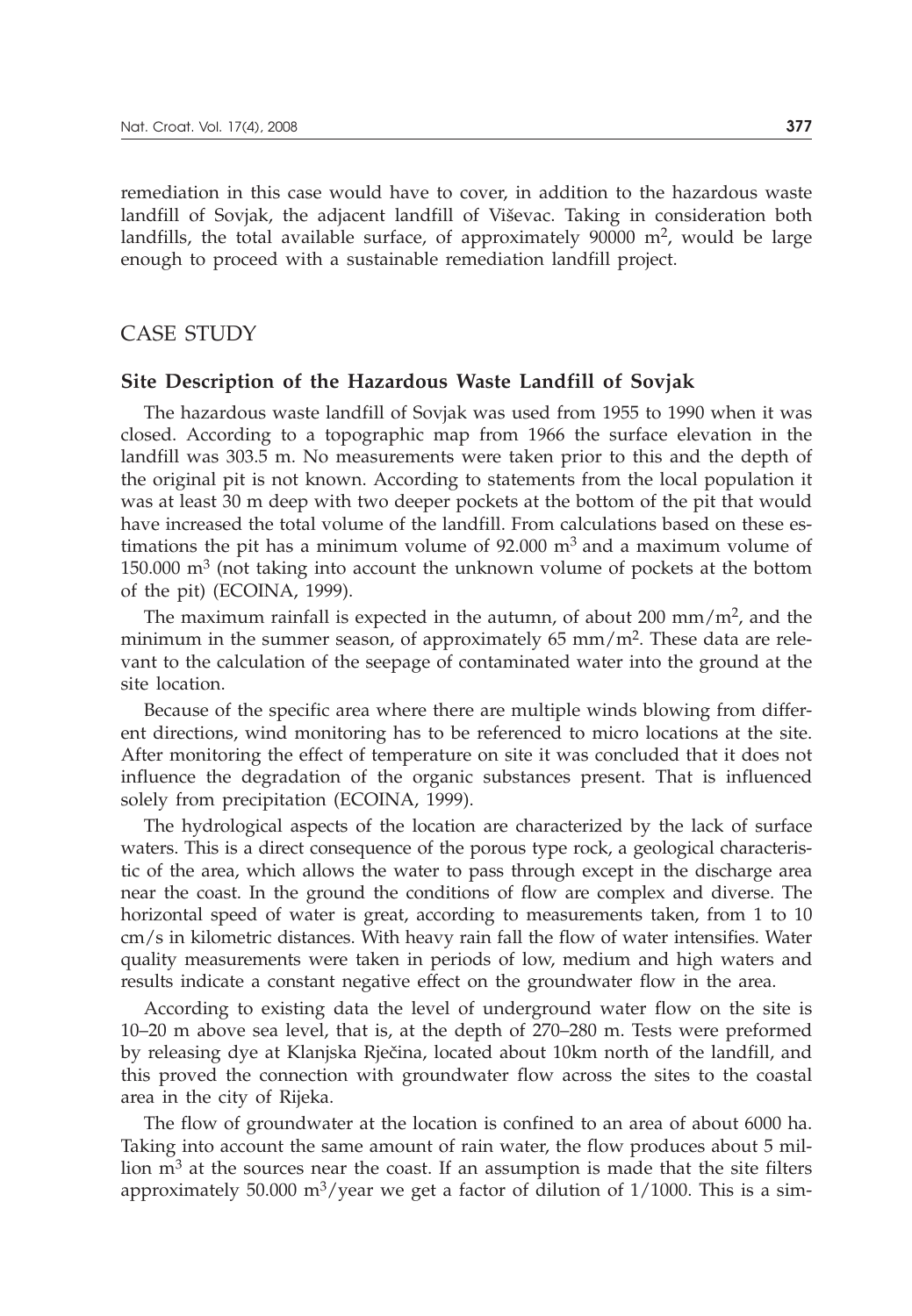plified analysis but it indicates the potential pollution of ground water as a consequence of dumping chemicals into the landfill. If the pollution is present in 100 mg/l (ppm) it should result in concentrations of 100  $\mu$ g/l (ppb) in the groundwater, which is below the level of detection (ECOINA, 1999).

### **Karst in the Context of the Case Study**

The area of interest in this case study is the Adriatic drainage basin which spreads from the Slovenian boundary on the north toward the south to the Zrmanja River. There are several drainage systems, and the first to the north, and the one of interest in this case study is the catchment area of the spring in the city of Rijeka. This is the largest and most valuable drainage system in the northern Croatian coastal zone. The city of Rijeka, which is the largest Croatian port, with a population of approximately 200.000, owes its development in this region to the abundance of potable water, which is discharged from the above karst drainage basin. On a drainage surface of approximately  $465 \text{ km}^2$  an average of up to 3000 mm of rainfall is deposited, unfortunately unevenly distributed within the seasons. The drainage basin gives about 2600 l/s of water to the water supply in the zone of permanent discharge and about  $1400 \frac{1}{s}$  in the intermittent spring Riječina. The water potential of this drainage basin is the basis of the present and future water supply of the northern Croatian littoral area and the northern Adriatic Islands (BIONDIĆ, 2000).

#### METHODS

A post project analysis has shown that by applying only the methods specified in the project documentation, restoration would be achieved solely in an environment restoration plan. By introducing the concept of sustainable remediation, the results show a holistic approach that covers all three components crucial to a redevelopment project, the ecological and environmental, the economic and the social component.

### **Methods Proposed For Project Site Remediation**

All remediation technologies proposed by the project have undergone an analytical process which determined the best possible solutions; the combination chosen has the best practical application, according to previous experiences, and minimizes the detrimental effects on the environment.

All possible remediation technologies considered are ex situ methods and represent the final solutions for the materials located in the landfill. Besides the treatment of the waste, the location will also need to be treated, in particular the ground and rocks surrounding the pit; this would prevent the material that can not be extracted from liquefying and draining into the ground. In total, six solutions were chosen for the landfill remediation and five for the remediation of the surrounding rocks and ground. The actions chosen below represent the best possible remedies (DAMES & MOORE, 1998)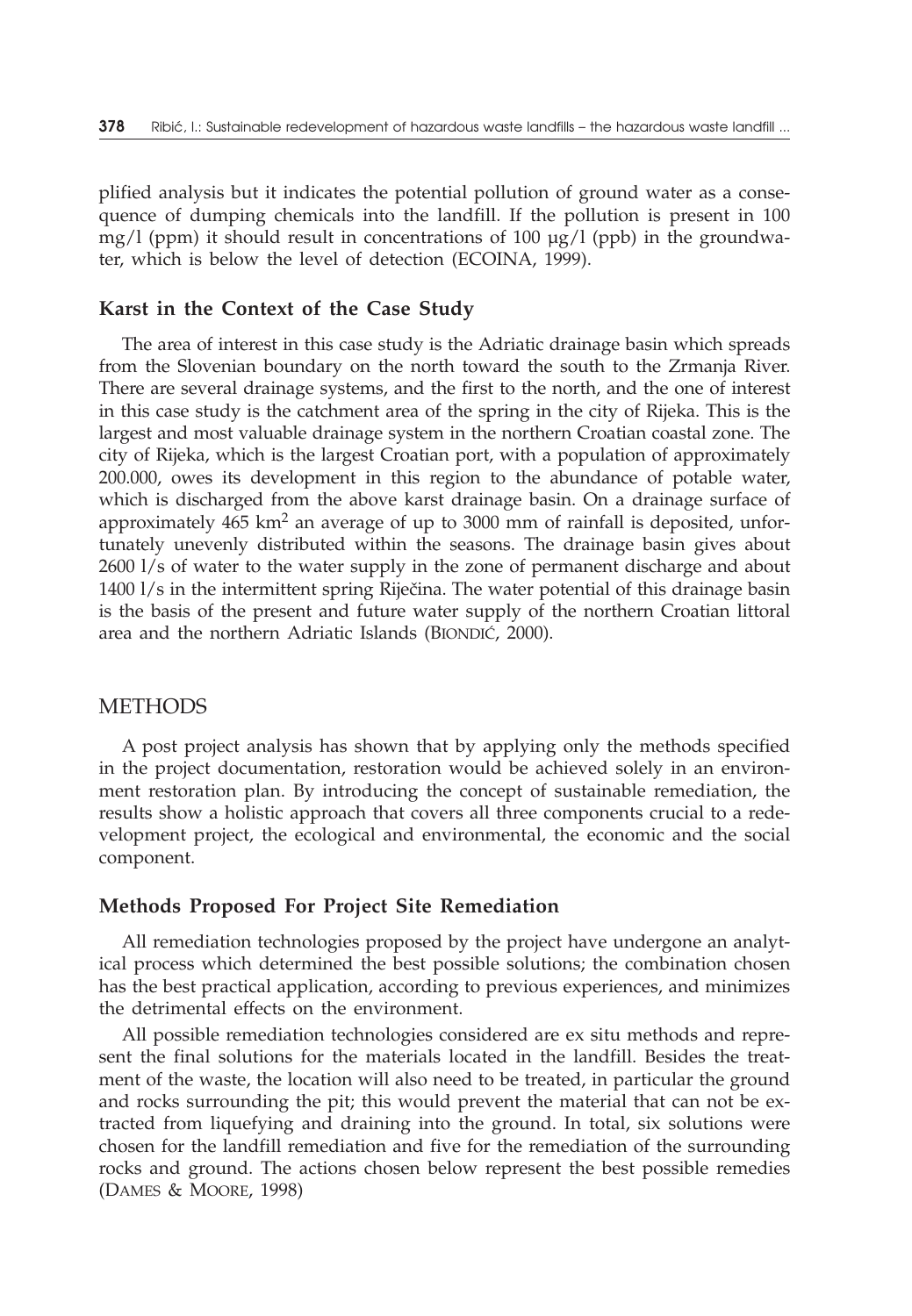Remediation techniques to be used for the hazardous waste landfill of Sovjak are

- Waste water treatment
- Removal of hazardous waste with dredgers
- Stabilization of extracted materials using lime
- Use of stabilized material as part of the cover layer in the Viševac landfill

Remediation techniques to be used for soil and rock remediation are

- Fill the remaining pockets with concrete to stop the material from draining into the ground
- Use inert type materials to fill the pit
- Cap the surface with a surface layer

#### Sustainable Remediation

Sustainable redevelopment is promoted through a strategy composed of three broad elements:

- Identify and characterize (potential redevelopment sites)
- Prioritize, provide incentives; and publicize (redevelopment opportunities) and;
- Facilitate (redevelopment project) (THE DUTCH FOUNDATION FOR SUSTAINABLE LANDFILLING, 2008)

To be sustainable, a landfill redevelopment project must be protective of the environment and preferably restore or at least enhance the ecosystem compared to the existing degraded state created by landfill activities. The economic and social components of sustainable redevelopment are strongly interrelated. No matter how profitable a redevelopment project might be, if there are no social benefits, the project is not viable. Furthermore, social (and environmental) benefits may drive an economically non-advantageous redevelopment project. The social and environmental benefits of a redevelopment project can justify a municipality providing financial incentives to a private developer for the project to move ahead. Financial incentives from a municipality could include an establishment of a private/public partnership or some other type of cost sharing (SULFANET, 2007)

Without public acceptance, any landfill redevelopment plan is at risk. An integrated community communications plan that addresses the technical, environmental, economic and social aspects should be an integral part of any landfill redevelopment program. A public awareness raising campaign and communication plans are crucial for achieving public acceptance (SULFANET, 2007).

# RESULTS AND DISCUSSION

According to the tender documentation we can presume that there are at least  $250.000 \text{ m}^3$  of hazardous waste at the site. A visual examination of the pit reveals that the walls are black indicating that the volume of waste has varied over the years. The blackened area is 1.5 m above the current level of waste in the landfill.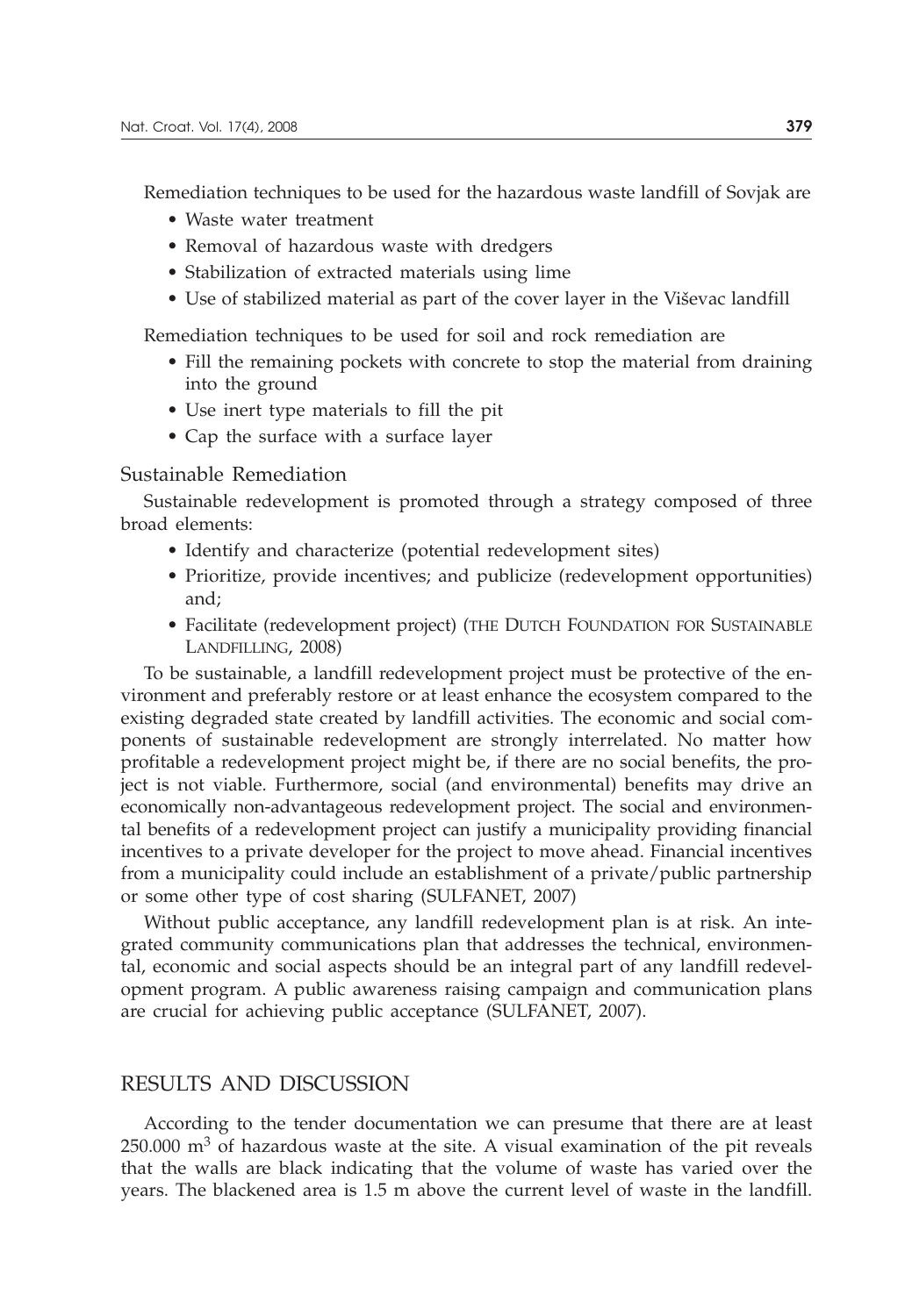This leads to the conclusion that a part of the liquid hydrocarbons from the surface have drained into the ground through the fractures in the walls of the pit and that the current volume of waste is less than  $250.000 \text{ m}^3$ . It can therefore be concluded that approximately 100.000  $\text{m}^3$  of dangerous waste has drained into the ground.

Examination works at the site included drilling of soil at both Viševac and Sovjak landfills, taking water samples, gas monitoring (Viševac) and laboratory analyses of the collected samples.

From an examination of the site (1987) it was determined that the waste had formed four separate layers. The surface layer was around 1m thick and it floated on a layer of waste waters about 2m thick. Below the water there could be found a layer of soft tar approximately 8 m deep and then a formation of acid tar that closed the pit from below.

The four separate layers can be distinguished by their physical and chemical characteristics and for that reason the four layers are to be considered as four separate units (ECOINA, 1999).

| Layers   | Depth $%$       | Water %     | Sulphur $%$              | pH       | Energy Value        |
|----------|-----------------|-------------|--------------------------|----------|---------------------|
| Oil      | $0-1$ m         | $12 - 15$   | 2,2                      | 3,9      | $40 \text{ MJ/kg}$  |
| Water    | $1-3$ m         | 100         | $\overline{\phantom{0}}$ | 6,6      | –                   |
| Soft tar | $3-11$ m        | $25 - 35 +$ | $4 - 6$                  | $<1-2.5$ | $9 - 25$ MJ/kg      |
| Acid tar | $11 \text{ m}+$ |             | $7 - 9$                  |          | $25 \mathrm{MJ/kg}$ |

**Tab. 1.** Results of a test performed at the Sovjak landfill in 1987

Another examination was undertaken in 1997. This consisted of drilling in three separate locations to an approximate depth of 18 m (first layer of acid tar) (ECOINA, 1999).

**Tab. 2.** Results of a test performed at the Sovjak landfill in 1997

| Layers   | Depth $%$       | Water %   | Sulphur %   | pH       | Energy Value  |
|----------|-----------------|-----------|-------------|----------|---------------|
| Oil      | $0,05-0,1$ m    |           |             | 5,3      | $39$ MJ/kg    |
| Water    | $1-(3-6)$ m     | 100       |             | $6 - 11$ |               |
| Soft tar | $(3-6)-11$ m    | $14 - 24$ | $0.6 - 1.2$ | $6 - 11$ | 22-36 MJ/kg   |
| Acid tar | $11 \text{ m}+$ | $1 - 8$   | $2,6 - 3,3$ | $3 - 4$  | $22-24$ MJ/kg |

The significant difference from the tests of 1987 is the thinning of the surface layer indicating that liquid hydrocarbons have drained into the ground.

In 2002 new samples were taken to monitor the state of the hazardous waste landfill of Sovjak (ČISTOĆA, 2003).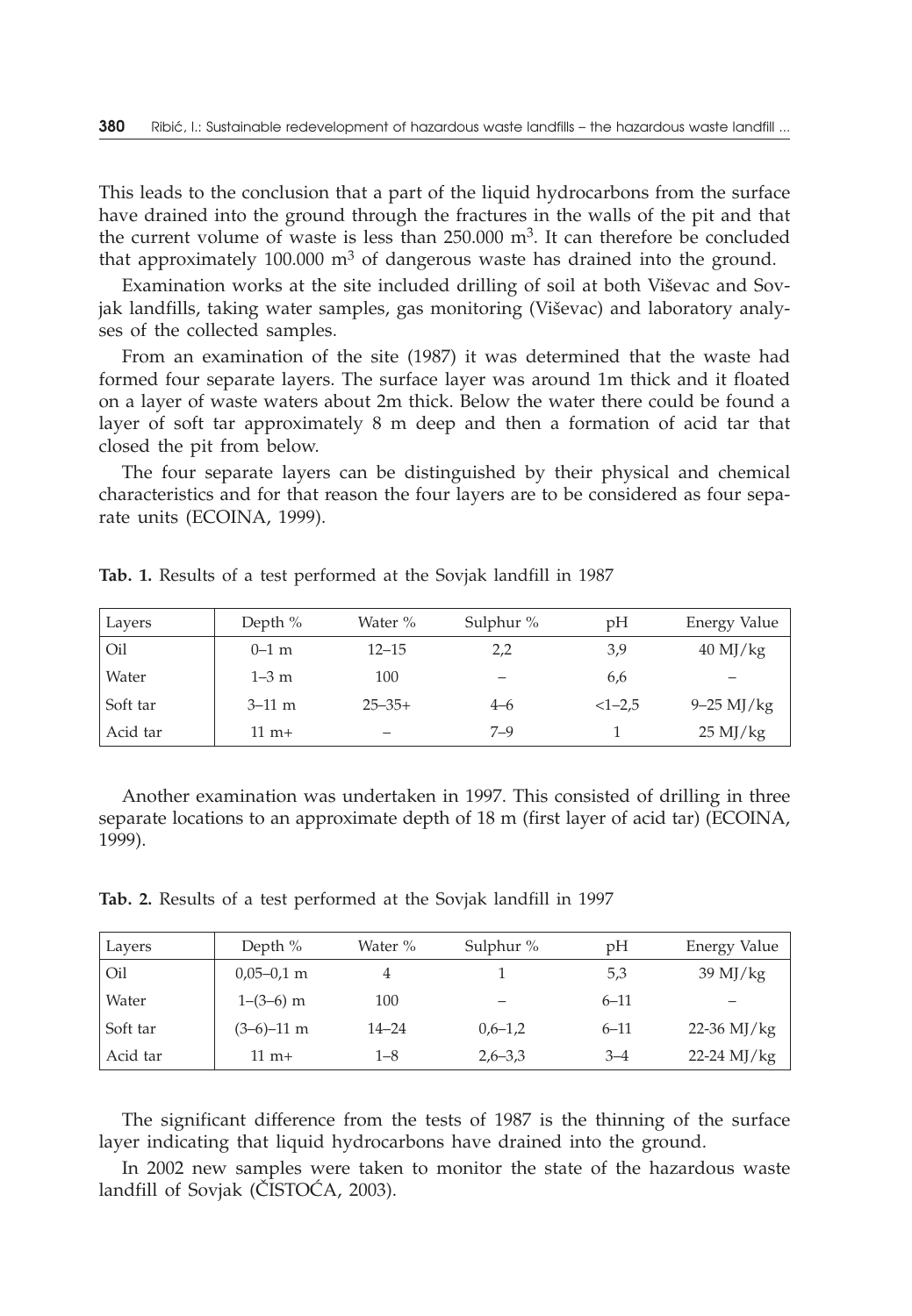| Layers   | Depth                |
|----------|----------------------|
| Oil      | $0 - (0.05 - 2.5)$ m |
| Water    | $0 - 3.5$ m          |
| Soft Tar | $3,5 - 11$ m         |
| Acid Tar | $11 \text{ m} +$     |

**Tab. 3.** Results of a test performed at the Sovjak landfill in 2002

The state of the landfill in 2002 is very different from that found in 1997. The greater difference represents the reappearance of the liquid layer of hydrocarbons in the estimated amount of 2000–6000  $m<sup>3</sup>$ . The structure of the new layer of hydrocarbons differs from that of 1987, for the new layer has a high viscosity characteristic that was not present in the sample taken in 1987. The water layer in 1987 was acidic, while the sample taken in 1997 showed the water to be mildly acid with tendencies to turn alkaline, while the sample taken in 2002 showed the water to be alkaline (ECOINA, 2003). The new state could require a modification in the remediation techniques chosen for the site. The new layer of hydrocarbons could be used as alternative fuel in thermo energetic complexes.

From the results presented it was proven that due to the karst terrain in which the landfill is located, the chemical composition, and the degradation of the waste, the landfill is indisputably affecting the environment. In particular, it contaminates the groundwater and consequently causes harm to human health.

A number of factors are important in understanding and interpreting these results. The studies conducted on the hazardous waste landfill took into account scientifically all relevant factors; emphasis was placed on the chemical composition of the waste in the landfill and on the specific karst terrain in which the landfill is situated. Air pollution was taken in consideration in the early stages of site remediation before the hydrocarbons seepage in the ground, wind pattern were taken in consideration on the macro and micro scale; quantities of rainfall were established in the summer and winter period. Groundwater flows were analyzed and tests to establish flow patterns were conducted; the depth of the water table was established, as were the direction of water flow and the velocity of aquifers at low, medium and high water tables. The state of the pit itself prior to a landfill was mostly ascertained from the statements of the local population.

However, all the studies were conducted solely on the basis of site remediation. Remediation techniques were chosen on basis of environmental preservation and cost effectiveness. Little or no consideration was given to the social aspect of the remediation of the contaminated site. All conducted studies based their social benefits on the environmental restoration of the site, the removal of the active source of harm to human health, and increase of property value for the county in which the site is located.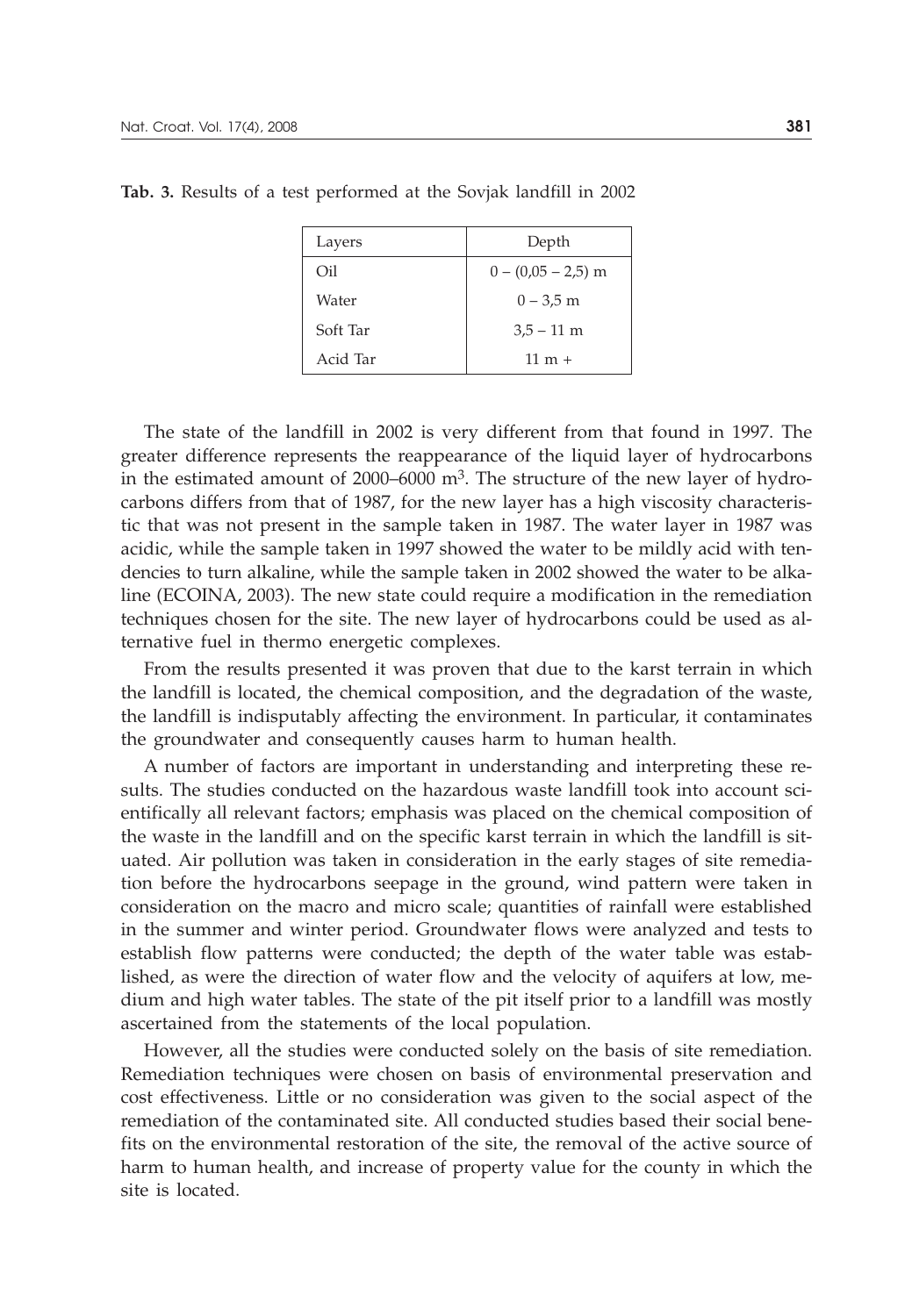## Social Benefits – Hazardous Waste Landfill Sovjak

Redevelopment of an old and abandoned landfill site provides opportunity for significant profits for the developer by virtue of the reduced property values and prime locations associated with these sites in urban areas. Community benefits from landfill redevelopment can include provision of necessary or desired services or amenities, creation of jobs, direct and indirect generation of revenue, and aesthetic enhancements. Furthermore, financial incentives and cost and risk sharing through public/private partnership may be required to promote landfill redevelopment where there are desirable environmental and/or community benefits but financial returns alone do not provide sufficient motivation for privately funded redevelopment. Potential incentives may include grants, loans, financial guarantees, providing indemnification to developers, and other types of public/private partnership for cost and risk sharing (SULFANET, 2007).

However, a consideration of sustainable redevelopment comprising three components (environmental, economic and social), will change the approach to site remediation of the hazardous waste landfill of Sovjak drastically. The primary emphasis should be on the possibility of waste re-use. One of the studies did imply that the hydrocarbons present in the pit could be re-used as an energy source. The idea was presented to the Croatian oil company 'INA', but was rejected. According to the literature, no offers to other possible users were made ( $\text{CISTOCA}, 2003$ ).

Emphasis should be placed on site re-assessment and a new plan of action should be set in motion. The first thing that should be taken into account is the possible uses for the site after remediation. This will influence the decisions taken on methods for site remediation. Obviously, this plan of action must also take into account the active landfill of Viševac. The remediation of both landfills will provide a greater area for development and with no more active or closed landfills the value of the property and the attractiveness of the community will increase.

The economic calculations on this subject were done on basis of site remediation. For the landfill of Sovjak and the remediation of the ground and rock a cost of approximately \$22 million was estimated; and an additional \$5 million sum is needed for the remediation of the landfill of Viševac. Part of the cost would be covered by the contributors that used the landfill in the 35 years the landfill was in use. The amounts would be stipulated by establishing a monetary value for percent of waste and defining a lump sum based on records of waste contributions to the landfill of Sovjak. The rest would be covered by government grants and possible credits from various projects. Part of the costs, not including the ones provided by the landfill contributors, could be covered by investors, land development companies and stakeholders. Cost-benefit analysis, considering social benefits and environmental boundaries, should be done and the best option taken as a possible and realistic plan for the landfill remediation (DAMES & MOORE, 1998).

Considering all the factors, the problem of the hazardous waste landfill of Sovjak will be solved with maximum emphasis on environment remediation and restoration, with minimum economic strain on the community while maximizing the ben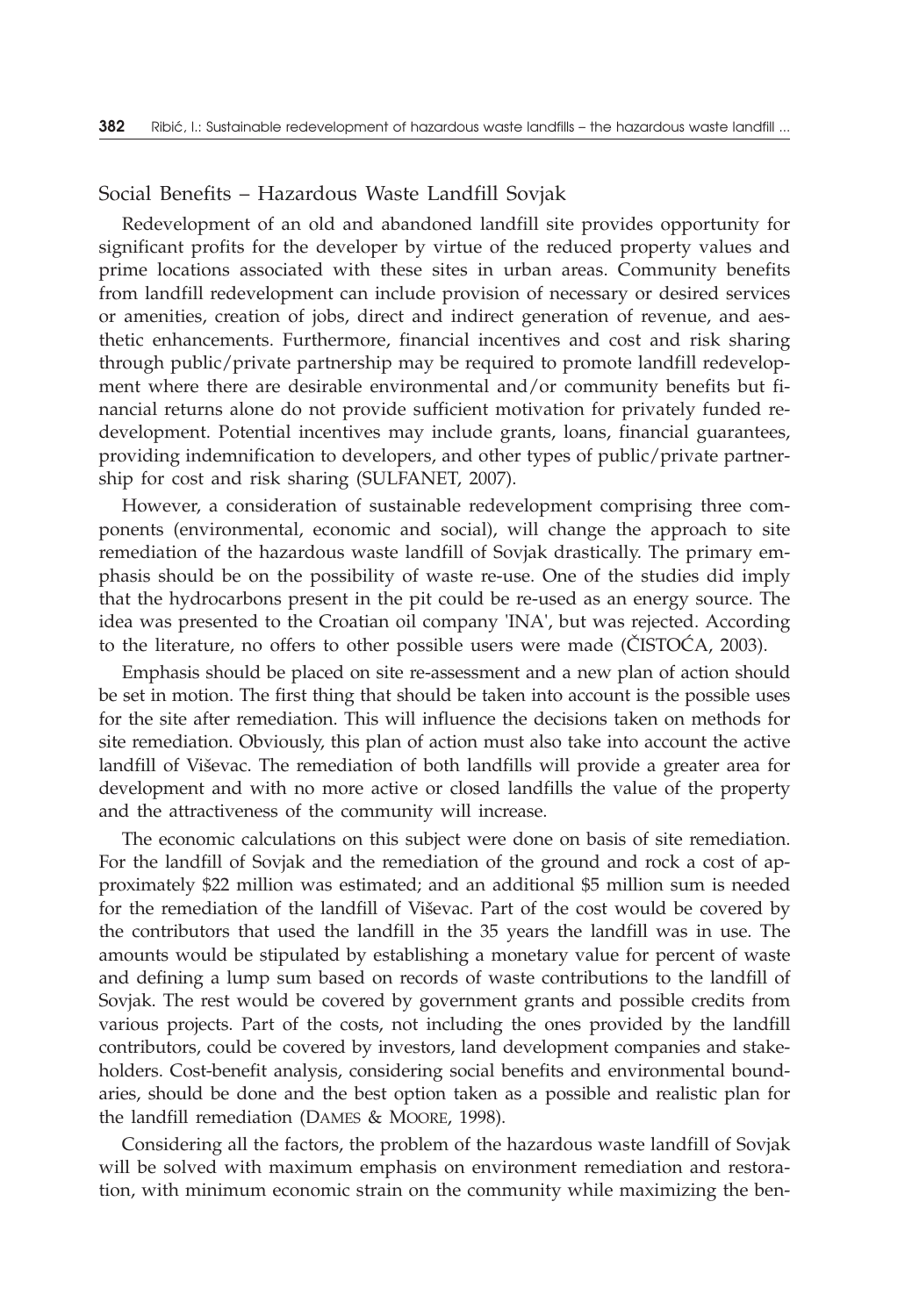efits the community would get from closing both landfills; this implies improving the quality of life, removing active threats to human health, new possibilities of employment, and new contents to the community.

# **CONCLUSION**

This article has attempted to demonstrate the importance and significance of site restoration for the hazardous waste landfill of Sovjak and give a new perspective for site remediation through the model of sustainable landfill redevelopment. Unlike other projects foreseen for the hazardous waste landfill of Sovjak, this principle would attempt to achieve sustainable development while providing social, environmental and economic benefits for the community. Sustainable landfill redevelopment is a project which shows that investment in landfill restorations can be incremental as compared with the mere site remediation projects that were used so far for landfills.

Further calculation would have to be made but the principle of sustainable redevelopment demonstrated a clear and indisputable advantage over the simple ecological site remediation that has been planned. An indisputable fact is that the site will be subject to environmental remediation and restoration; the social and economic benefits should be ramified on the basis of the options received for land use after the site has been cleaned and restored.

*Received July 11, 2008*

#### **REFERENCES**

- BIONDIĆ, B., 2000: Karst Ecosystems Conservation Geology and Hydrology. University of Zagreb, Zagreb, p. 4–18.
- $\text{CISTOCA},$  2003: Study on possible uses of liquid surface layer of hydrocarbons on the hazardous waste landfill of Sovjak, K.D. Čistoća, Rijeka, p. 4–13.
- DAMES & MOORE GROUP, 1998: Defining financial and legal responsibility in the case of the hazardous waste landfill of Sovjak. Dames & Moore, Manchester, Great Britain, p. 33-48.
- THE DUTCH FOUNDATION FOR SUSTAINABLE LANDFILLING, 2008: http://www.duurzaamstorten.nl/ (accessed January 2008).
- ECOINA, 1999: Environmental Impact Assessment Study in Site Remediation of the Landfill of Viševac and the Hazardous Waste Landfill of Sovjak. EcoIna Zagreb, p. 13-88.

ECOINA, 2003: Report on the condition of the hazardous waste landfill of Sovjak. EcoIna, Zagreb, p. 27-30.

SULFANET, 2007: http://www.sufalnet.net/project (accessed November 2007).